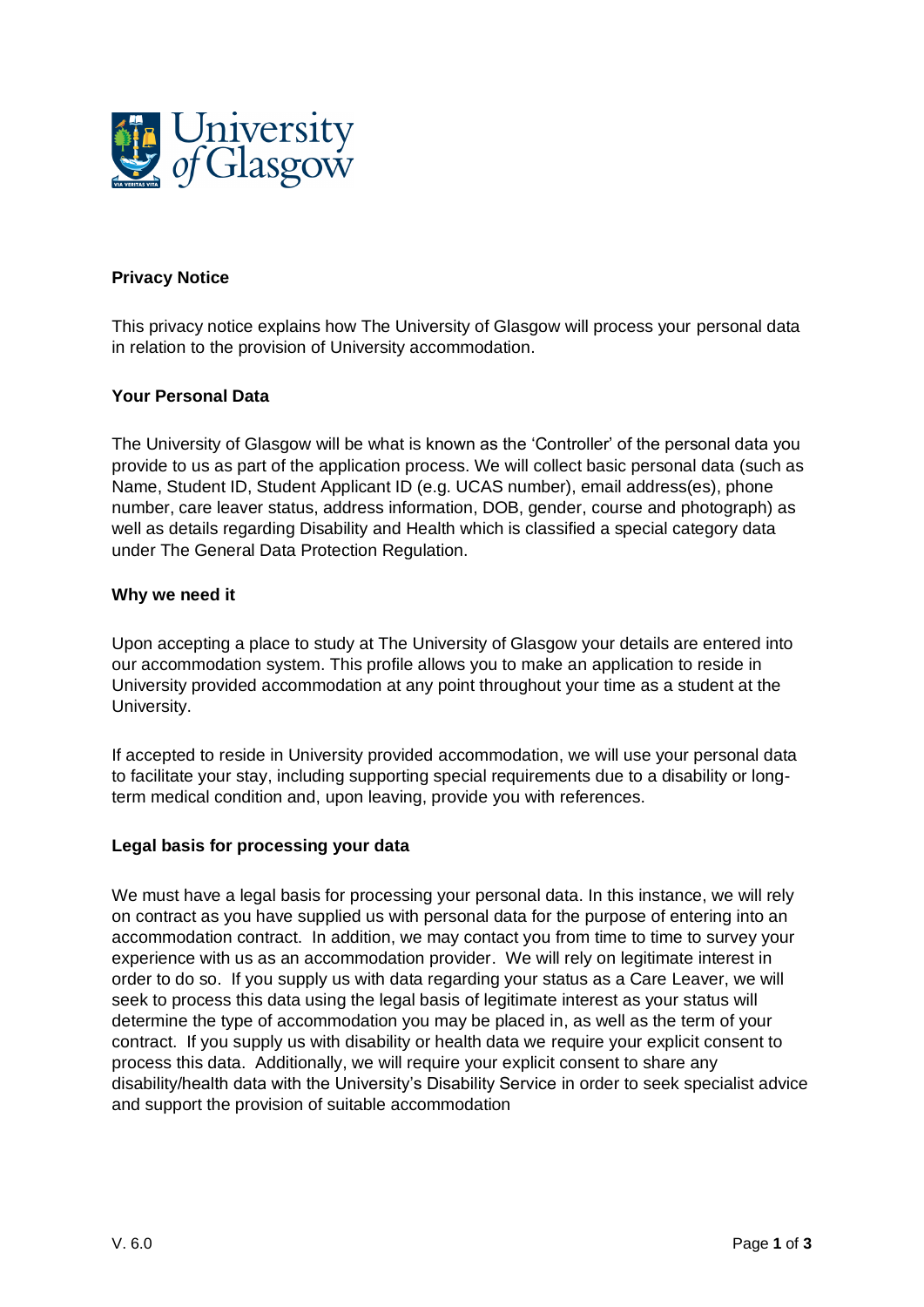# **What we do with it**

All your personal data is processed by University staff within the United Kingdom:

How we collect and process your data:

- Upon accepting a place to study at The University of Glasgow a basic accommodation profile will be made based on your MyCampus details.
- When making an application for accommodation you will be required to supply your personal data as part of the registration process. This data is held within our accommodation system and will be maintained and administrated by University Staff for the purposes of processing your accommodation application, finding the most suitable accommodation for you and if accepted, your stay within University provided accommodation.
- We may also use your details to contact you regarding job opportunities within University provided accommodation, to inform you of University support/wellbeing services and events as well as surveying you on your experience with us as an accommodation provider.
- We may share your details with the University's Disability Service when assessing accommodation requirements for applicants who note a disability or long-term health condition which may impact their accommodation needs.
- To support and implement special requirements due to a disability or long-term health condition, your data will be shared with the residence site management team
- If you accept an offer to take up residence within University accommodation your personal data will be shared with University of Glasgow Sport as you will receive a free off-peak gym membership as part of your accommodation agreement.
- If there is an incident within University provided accommodation, University or Glasgow Student Villages Limited staff may have cause to record this within the University's Helpdesk system for records management purposes.

## **Automated Processing**

When applying for accommodation provided by the University your data may be subject to Automated Processing. The University runs software to analyse a candidate's home address to determine if you would be considered a 'local student' or not. The results may determine your eligibility to be offered a place within University provided accommodation.

As such we require your explicit consent to process your address information to see if you fall under the definition of a 'local student'.

## **Third Parties**

Your data will only be processed for the purposes of maintaining your accommodation profile, administering an application for accommodation, facilitating your stay and providing references upon leaving University provided accommodation. Your data will not be shared with any third parties (with the following limited exceptions):